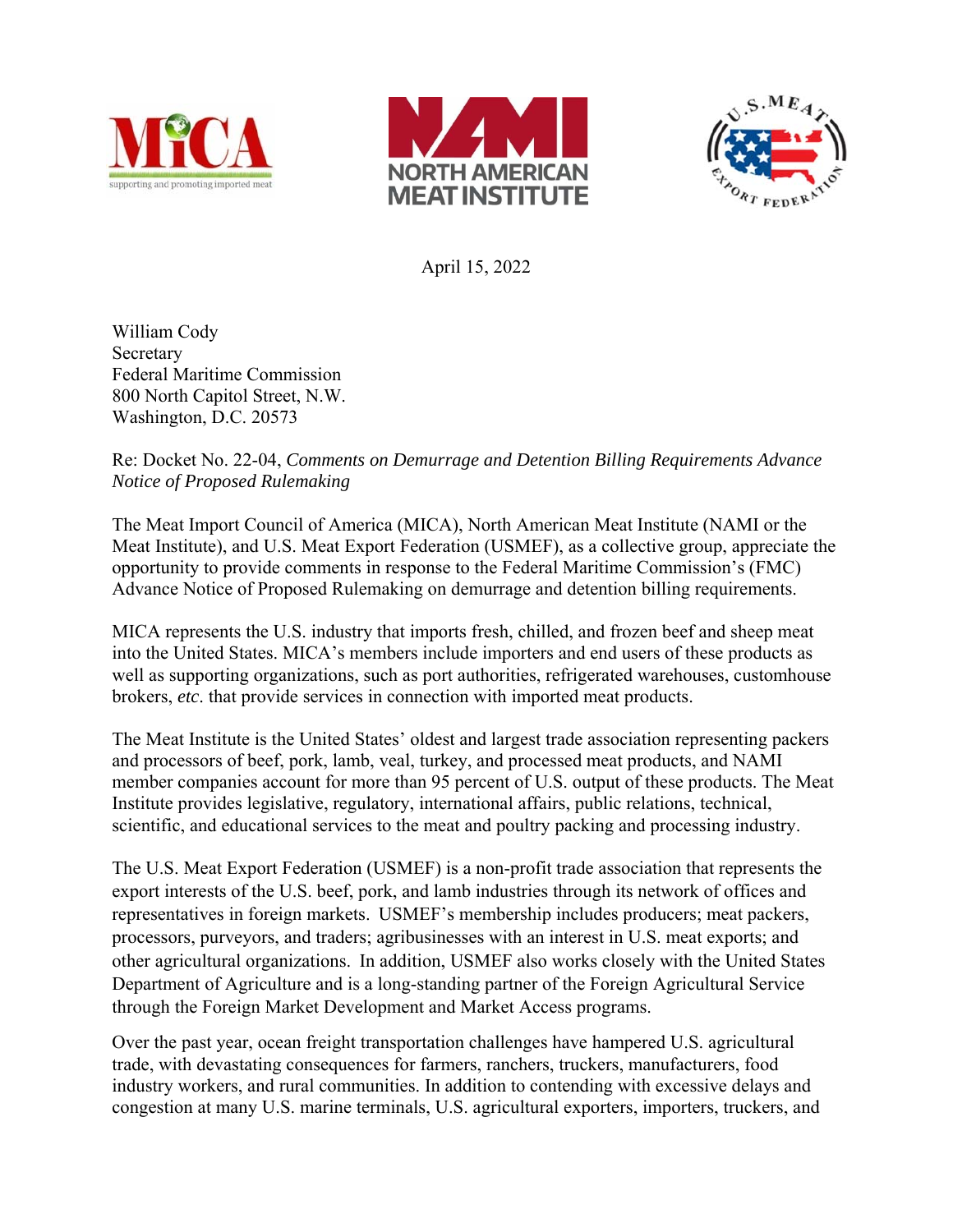producers have experienced the near-constant predatory and unreasonable behavior of vesseloperating common carriers (called common carriers, VOCCs, or ocean carriers from this point forward). This behavior has exacerbated existing delays and congestion concerns, and has gone largely unchecked, with no sign of abating.

Ocean carriers have frequently declined to carry U.S. agricultural commodity exports, including meat and poultry exports, instead hastening empty containers to Asian markets to fill them with more lucrative consumer goods to export to the U.S. In some instances, common carriers are collecting freight rates ranging as high as \$12,000 to almost \$20,000 per container to carry U.S. agricultural exports. Because meat and poultry exports are perishable, with a relatively short shelf-life in the case of chilled meat products, the decision by ocean carriers to cancel export bookings or bypass carrying U.S. agriculture products altogether is consequential. These exports cannot withstand extensive disruptions or delays, and should not be forced to do so if there is sufficient space available on a vessel. In addition to container shortages that result from ocean carrier practices, onerous rules and anti-competitive business arrangements constrain many meat importers and exporters' access to chassis and other critical equipment. These cancellations, delays, and equipment shortages are costing U.S. meat and poultry companies millions of dollars, as they are forced to downgrade, discard, or divert product in the case of exports, and source from non-traditional suppliers at extremely high prices in the case of imports.

Failure to hold the ocean carriers accountable could have long-lasting, detrimental effects for the trade-dependent U.S. meat and poultry industry and agriculture sector. If current ocean carrier practices persist, and are not subject to oversight, then the U.S. meat and poultry industry, its workers, and the communities it supports will struggle to access these vital markets cultivated over decades. This threat is concerning because Asia accounts for a significant portion of U.S. meat and poultry trade, with China, Japan, and Korea among the top export markets for both beef and pork annually. The U.S. meat and poultry industry has earned the reputation of being a reliable supplier of safe, high-quality products to these export markets. But competitor countries are ready to fill the void left by the U.S.'s absence – an absence resulting directly from ocean carriers' nefarious actions. Once foreign competitors seize previously held U.S. market share, it becomes increasingly difficult, if not impossible, to recapture the same level of hard-earned access.

The aforementioned costs and challenges are compounded by excessive and unreasonable detention and demurrage fees assessed on U.S. importers and exporters by ocean carriers and marine terminal operators for the failure of these importers and exporters to either retrieve a container from a marine terminal or return one within a specified amount of time. The FMC has found that ocean carriers and marine terminal operators regularly issue these costly penalties even if delays in retrieving or returning containers are beyond the control of the importer or exporter. Although the FMC has deemed such charges to be "unreasonable," and in violation of the Shipping Act, ocean carriers and marine terminal operators have faced few, if any, consequences for imposing these exorbitant, punitive costs.

As the FMC has previously explored in the *Interpretive Rule on Demurrage and Detention under the Shipping Act*, Docket No. 19-05, posted in April 2020, the purpose of detention/demurrage fees and penalty charges under the Incentive Principle is to provide efficiency in the supply chain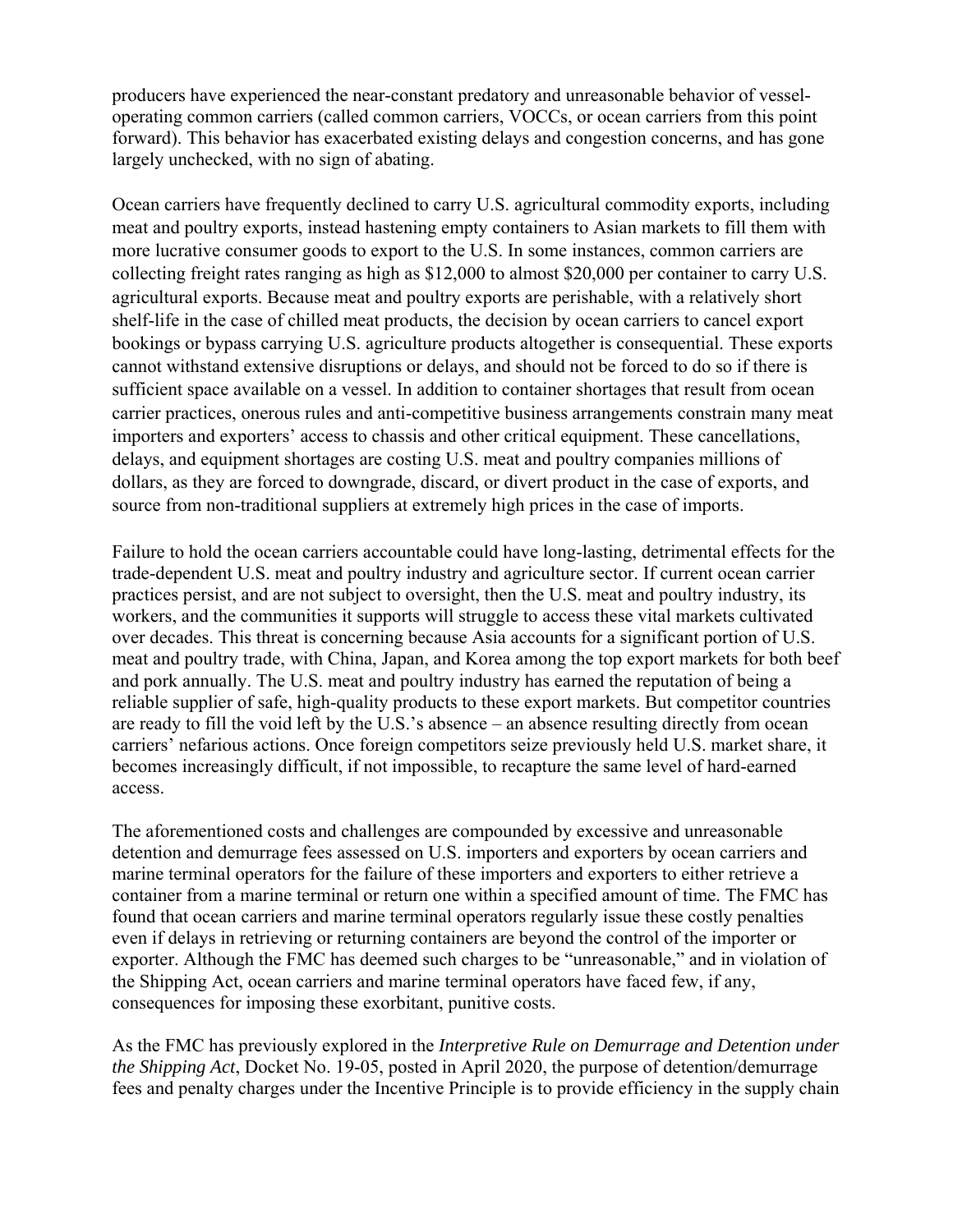by promoting quick pick up and drop off of cargo, which is supported by the law and Shipping Act policies. The Interpretive Rule guidance issued by the FMC regarding these practices appropriately promoted the core purpose of these charges by also supporting the suspension of charges or the extension of free time where efficiency incentives are not able to be achieved due to extenuating circumstances beyond the control of the importer or exporter. It is appropriate for cargo interests, including third-party service providers, to fulfill their responsibilities to pick up and drop off cargo under the Incentive Principle.

However, when those fees are levied in circumstances when it is physically impossible to pick up or drop off containers within an allotted time period, and where there may be no actual knowledge of allotted free time by the entities involved, the efficiency purposes behind the penalty fees are lost. Further, to hold third-party service providers liable for those invoices even when they are being contested is unacceptable, and to "lock out" those entities from all future business with the VOCC until those fees on have been paid is unconscionable. It is a clear abuse of market power by the VOCCs to require advance payment of all penalty charges from entities that may not even have actual knowledge of, much less be party to, the terms of the bill of lading in question.

For the above stated reasons, MICA, NAMI, and USMEF support the FMC's efforts to address the reasonableness of detention and demurrage practices, including the Commission's Interpretative Rule on Demurrage and Detention under the Shipping Act. However, it is clear that detention and demurrage charges and policies have not served their primary purpose of incentivizing the movement of cargo and promoting freight fluidity. The actions by ocean carriers and marine terminal operators described above demonstrate that detention and demurrage charges, along with other fees, have only burdened American agriculture shippers with unjustified costs, as cargo flows have slowed and access to equipment and timely sailing information have worsened.

To that end, our associations and have surveyed our respective memberships and gathered the below responses to the questions specifically posed in the Notice by the FMC regarding detention and demurrage practices.

#### *A. Scope*

- *1. Should the Commission include both VOCCs and NVOCCs in a proposed regulation on demurrage and detention billing?* 
	- Yes, any proposed or final regulation on detention and demurrage billing should apply uniformly to both VOCCs and NVOCCs. The current lack of conformity in rules, standards, and procedures is one of the major problems impacting the system.
- *2. Should the Commission include MTOs in a proposed demurrage billing regulation?* 
	- Yes, in addition to NVOCCs and VOCCs, the FMC should include MTOs in a proposed and final demurrage billing regulation.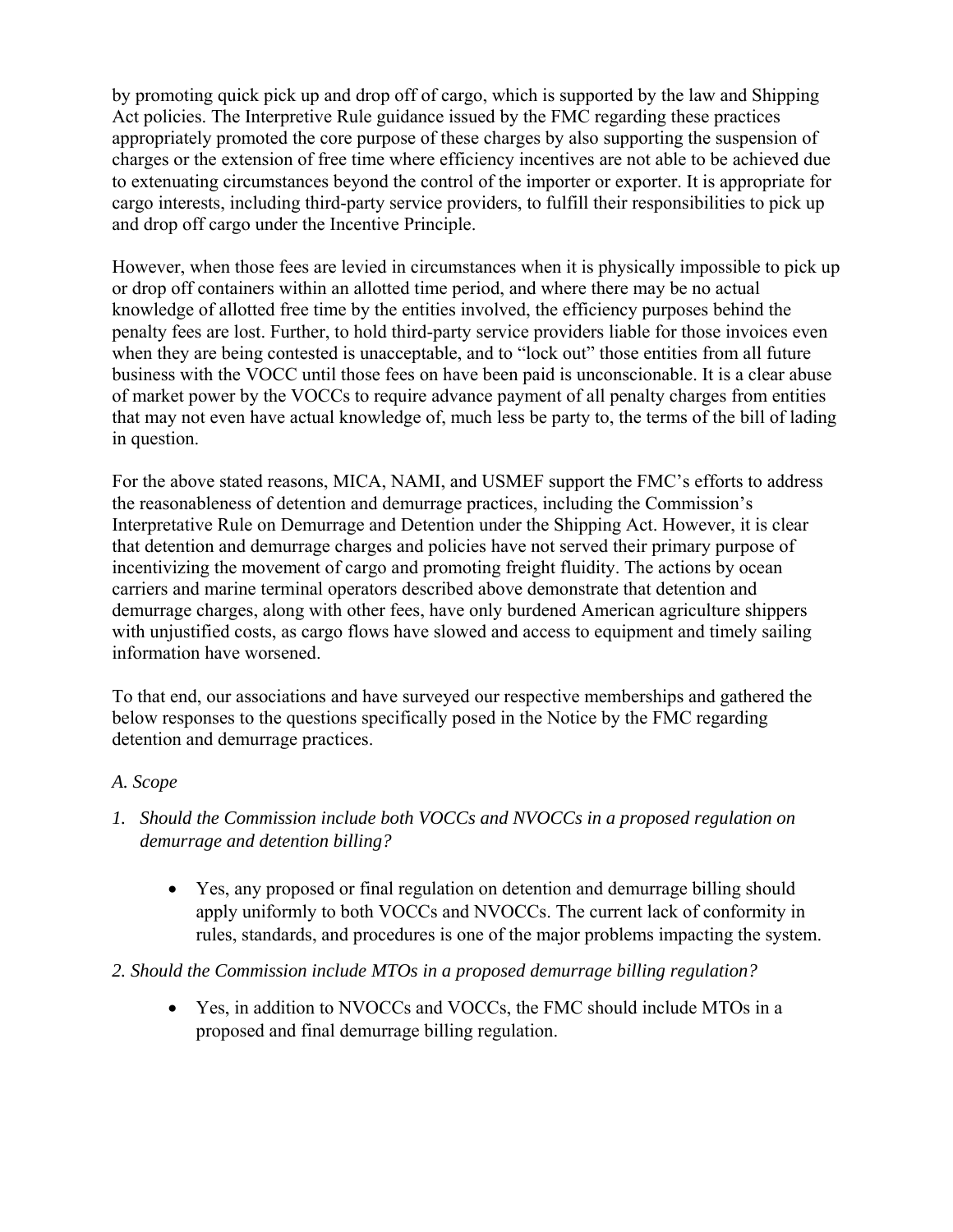*3. Should a proposed demurrage billing regulation distinguish between the demurrage MTOs charge to shippers and the demurrage MTOs charge to VOCCs? That is, should the Commission regulate the format in which MTOs bill VOCCs?* 

 A proposed demurrage billing regulation should distinguish between the demurrage MTOs charge shippers and the demurrage MTOs charge VOCCs, as long as those charges are delineated in a clear, straightforward manner. This would improve transparency in billing practices by allowing U.S. agriculture shippers to better understand the demurrage expenses between MTOs and VOCCs. An overly complex scheme for regulating the format in which MTOs bill VOCCs, however, should be avoided.

### *4. What percentage of demurrage and detention bills contain inaccurate information, and which information is most often disputed?*

 More than 50 percent, and as high as 80 percent, of bills U.S. agriculture shippers receive contain inaccurate information. Although U.S. meat exporters and importers expressed fewer concerns about the accuracy of demurrage charges, they indicated detention invoices are more frequently incorrect and disputed. U.S. meat and poultry shippers report they are often invoiced for detention charges more than two months after a container has been returned, and that the dates – and calculations used to determine the dates over which the charges are incurred – are often inaccurate.

*5. How much does the type of information included on or with demurrage and detention billings vary among common carriers, among marine terminal operators, and between VOCCs and NVOCCs?* 

 At a minimum, most common carriers, both VOCCs and NVOCCs, and MTOs provide consistent information on or with demurrage and detention billings that is needed to file disputes – namely, when a container is retrieved and returned. Some common carriers provide additional information, above the minimum, baseline details offered by all carriers and MTOs, such as daily detention rates.

#### *B. Minimum billing information.*

*6. What type of information should be required on billings. Should the Commission require certain essential information included on invoices such as:* 

*a. Bill of lading number b. Container number c. Billing date d. Payment due date e. Start/end of free time f. Start/end of demurrage/detention/per diem clock g. Demurrage/detention/per diem rate schedule h. Location of the notice of the charge (i.e., tariff, service contract number and section or MTO schedule)*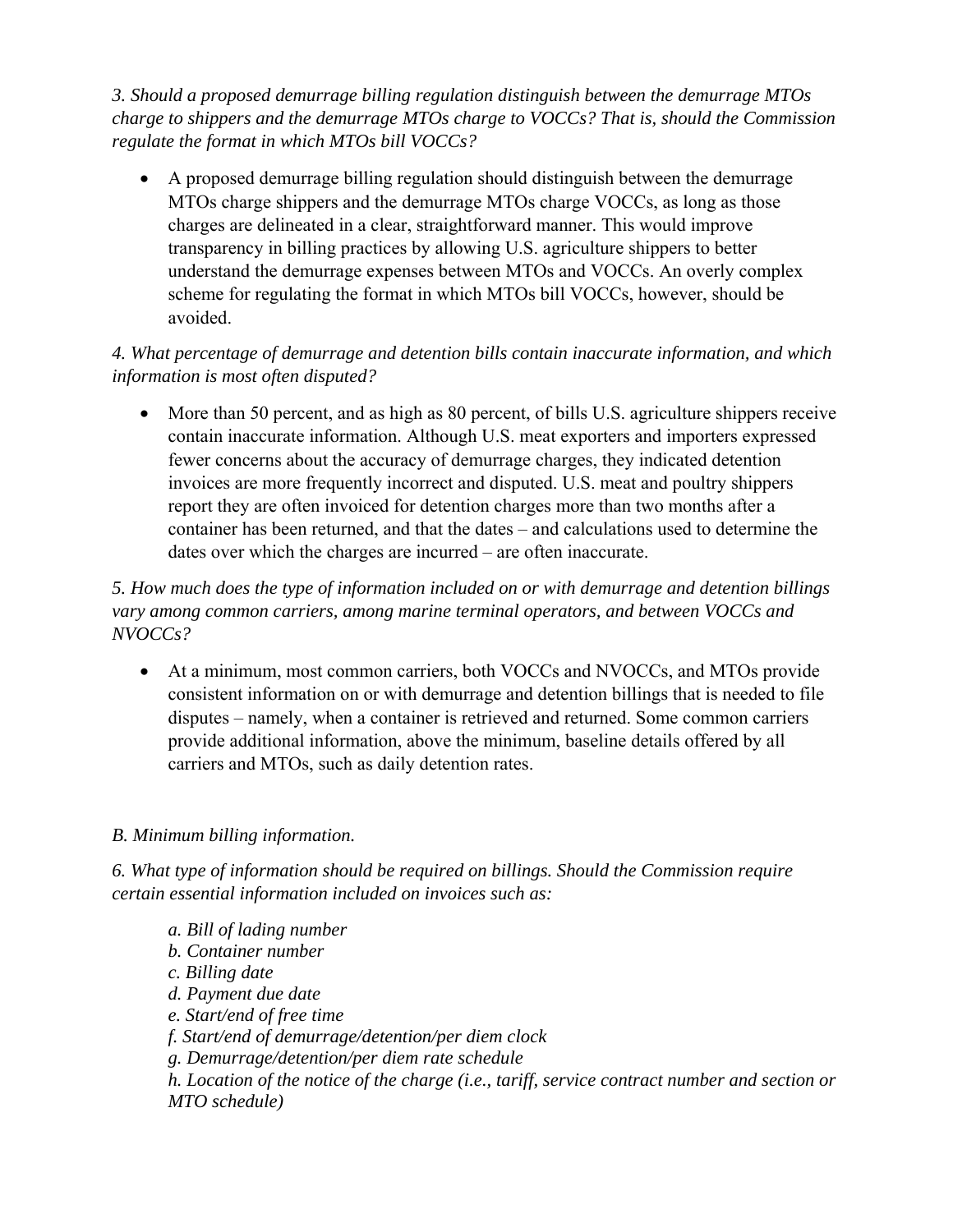*i. For import shipments:* 

*i. Vessel arrival date* 

*ii. Container availability date* 

*j. For export shipments:* 

*i. Earliest return date, including identifying any modifications to the earliest return date* 

*k. Any intervening clock-stopping events, for example:* 

*i. Unavailability of container* 

*ii. Unavailability of pickup or return locations* 

*iii. Unavailability of appointments (where applicable)* 

*iv. Restrictions on chassis accepted* 

*v. Force majeure-related events* 

*l. Please note if any portion of the charge is a pass-through of charges levied by the MTO or Port.* 

 U.S. meat and poultry importers and exporters would benefit from the FMC requiring all of the above information to accompany invoices. Doing so puts the burden on the common carrier to ensure more accurate, timely billing, which should, in theory, minimize superfluous charges and improve business practices. The preponderance of disputes between U.S. agriculture shippers and common carriers primarily occurs due to concerns outlined under subpoint "*k* - *Any intervening clock-stopping events.*" Because of the potential issues emanating from the points covered under section "k," our organizations request adding, or stating more explicitly in the rule, if and when a terminal closure would be considered an intervening, clock-stopping event. It is also important for the free time period before demurrage and detention charges begin to incur be clearly defined on the invoice or other communication, and that shippers are informed about whether the free time period is comprised of business or calendar days to enhance transparency and minimize billing disputes.

# *C. Billing practices.*

*7. What information or timeframes should be required for VOCC and NVOCC demurrage and detention bills? Should the Commission require different types of information or timeframes?* 

 The Commission should require VOCCs and NVOCCs to issue timely demurrage and detention bills, and should allow invoiced parties to dispute those charges for the same time period. Invoicing outside of the set time period, especially for detention fees, should not be allowable by law. Our organizations suggest all detention bills should be received by the relevant party within at least 30 days of a container being returned, and any invoice received beyond that period should be considered void.

*8. Do common carriers invoice multiple parties for demurrage and/or detention charges? If multiple parties are invoiced for charges, should the billing party be required to identify all such parties receiving an invoice for the charges at issue?*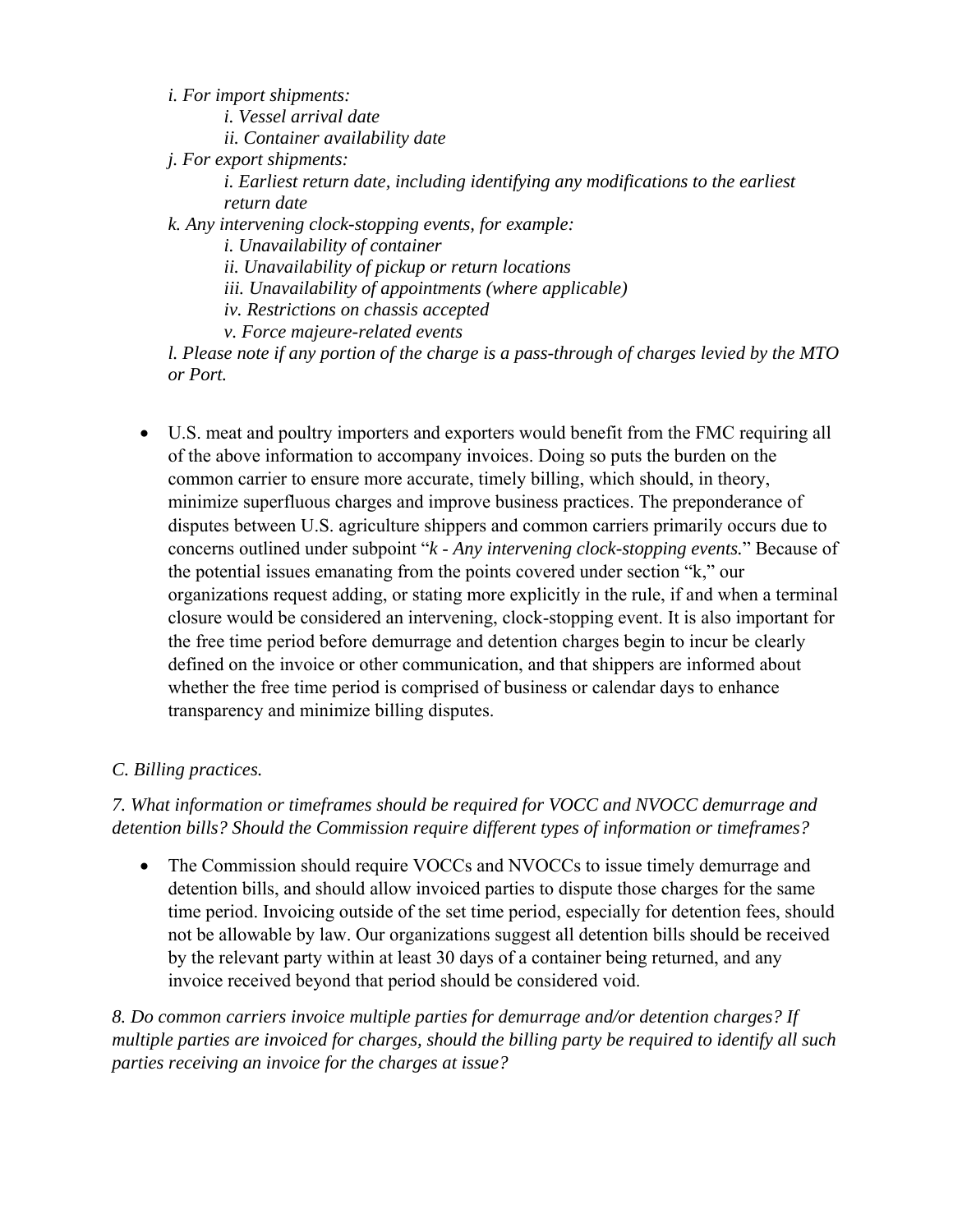Yes, common carriers regularly invoice multiple parties in a transaction, creating confusion. An invoice should only be sent to one party, ideally with an importer receiving demurrage charges and a drayage company receiving invoices for detention charges. Sending invoices to multiple parties causes confusion, avoidable payment delays, and could yield additional costs when, for example, an importer must work with a drayage company to determine the accuracy of an invoice that should have only been received by the drayage company. If the carriers are permitted to continue issuing invoices to multiple parties, it should be made clear to all parties involved who has received the invoice.

*9. Should the billing party be required to identify the basis of why the invoiced party is the proper party in interest and therefore liable for the charges? (i.e., as shipper, consignee, beneficial cargo owner, motor carrier or an agent, or as a party acting on behalf of another party pursuant to the common carrier's merchant clause in its bill of lading.)* 

 Yes, the billing party should be required to identify why the invoiced party is the appropriate party responsible for the charges. As a result, U.S. meat and poultry exporters and importers would likely receive fewer invoices that are the responsibility of another party, which could, as stated in the previous response, minimize payment delays and disruptions in moving cargo.

*10. Should the Commission, for purposes of clarity and visibility of charges, require MTOs to bill demurrage directly to shippers (rather than billing VOCCs who then bill shippers for demurrage)? In that scenario, MTOs would bill shippers directly for demurrage, and carriers would continue to bill detention to shippers.* 

• To minimize the number of invoices U.S. meat and poultry shippers receive, MTOs should bill demurrage to the VOCCs, which would then bill the shipper directly with demurrage charges from both the MTO and the common carrier. This invoice sent to the shipper should, however, include separate line items identifying the demurrage charges levied from the MTO and the common carrier in order to improve the transparency of charges for the shipper.

# *11. How long from the point of accrual of a demurrage or detention charge does it typically take to receive a demurrage or detention invoice or billing?*

 Demurrage charges are often billed more immediately as shippers must pay demurrage fees to retrieve containers from the terminal, whereas detention invoices are often received between two weeks and 45 days after the date that a container is returned. Timely detention billings are imperative, and invoices should be received by the appropriate party within two weeks of returning a container, not several months later. Demurrage and detention charges are also often either inaccurate or not transparent. Shippers should receive notification of their free time period from the common carrier, including when that period lapses, and the amount of demurrage that will be charged daily outside this window. As previously stated in these comments, shippers should not be charged demurrage or detention if a container is not available for pickup or if a container cannot be returned due to circumstances beyond a shipper's control.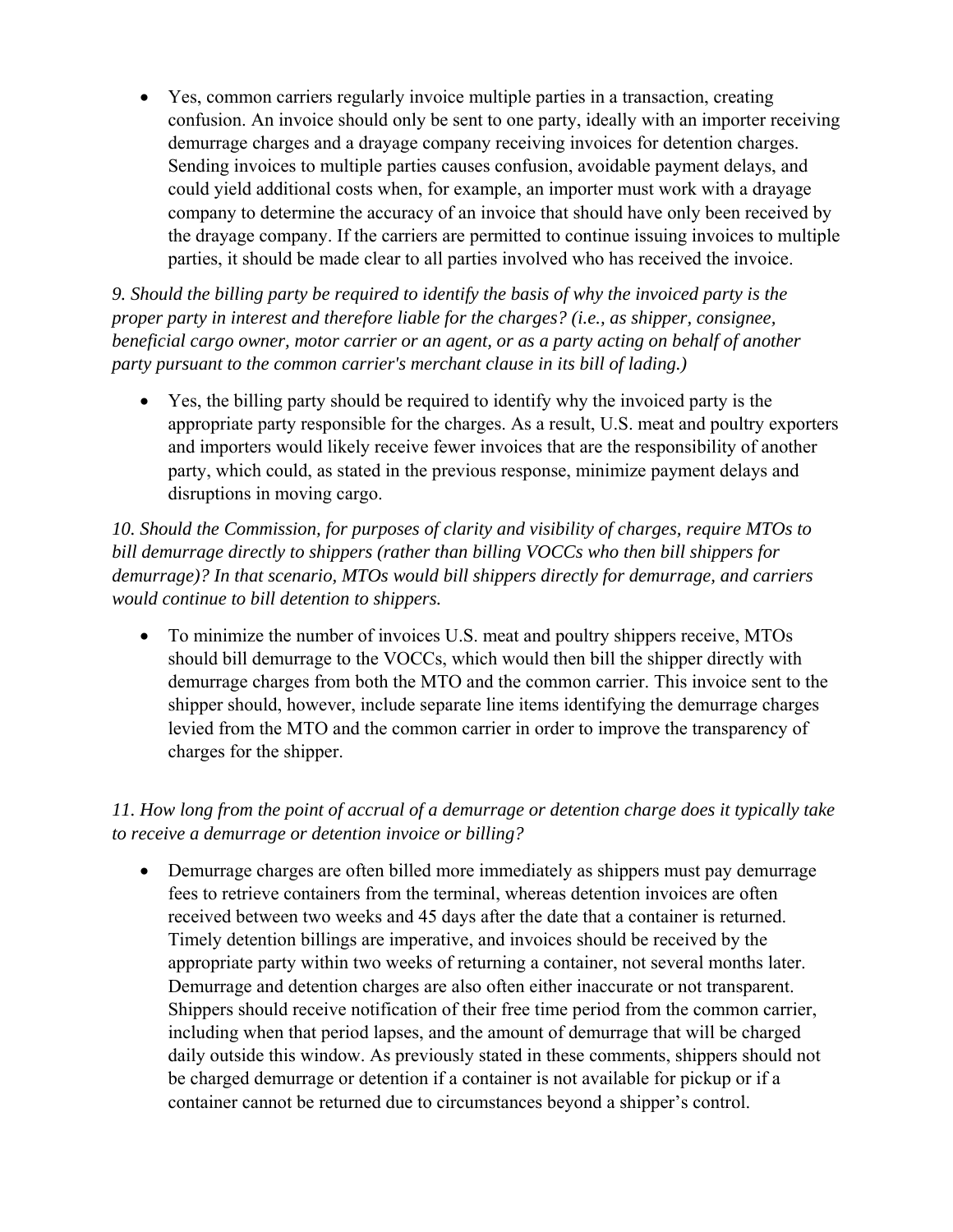*12. Should the Commission require demurrage and detention invoices to be issued within 60 days of date when the detention/demurrage/per diem stops accruing?* 

• Ideally, the FMC should require demurrage and detention invoices to be issued within 14 days, though most U.S. meat and poultry shippers agree that invoices should at a minimum be issued within 30 days. The majority of meat and poultry shippers reported that 60 days is too long to receive an invoice. Shippers should also be granted the same number of days to file a dispute as it takes to an inaccurate invoice before payment is required to be made.

*13. Should the Commission require specific information be included on the invoice regarding how to dispute a charge? If so, what information should be required? For example, should the Commission require invoices to include contact information for disputing charges, identify circumstances for when a charge may be waived, or identify the billing parties' evidentiary requirements sufficient to support a waiver of the charges?* 

• The FMC should require invoices to bear mandatory information about the process for filing a dispute. In addition to an email address or phone number, full contact information should be provided to a party interested in disputing a charge(s), along with a step-bystep process for filing a dispute. This process should detail all information that is necessary to submit a claim, and the Commission should ensure that the shipper has access to this information as part of the invoice, or billing documentation, it receives from the common carrier. Shippers should not be required to produce documentation or submit evidence that is not readily available to them from the invoice. Furthermore, all disputes should be logged by the common carrier such that all offices and staff within the carrier are aware that the invoice is being disputed.

### *14. How long from the point of dismissal of a charge does it typically take to receive a refund? Should the Commission require that refunds of demurrage or detention bills be issued within a certain time period and what should that timeframe be?*

• The U.S. meat and poultry importers and exporters our organizations surveyed reported never receiving a refund, demonstrating the challenges associated with the costly, lengthy, cumbersome process of disputing common carrier charges, particularly for small and medium sized companies. A majority of U.S. meat and poultry shippers have also refrained from filing disputes over unfair and unwarranted charges out of fear of retaliation from VOCCs. Though none of the companies surveyed report ever receiving a refund, there is broad agreement that refunds should be approved and issued within 30 days from the time a dispute is initiated.

# *15. How would a regulation on demurrage and detention billing requirements impact, conflict with, or preempt any other applicable laws, regulations, or arrangements (such as the UIIA)?*

 Because a regulation on demurrage and detention billing requirements would be promulgated by the federal government, and in turn preempt state law, states, like California, would be required to amend existing laws that potentially conflict with a new federal regulation. The UIIA would also have to be revised to comply with the